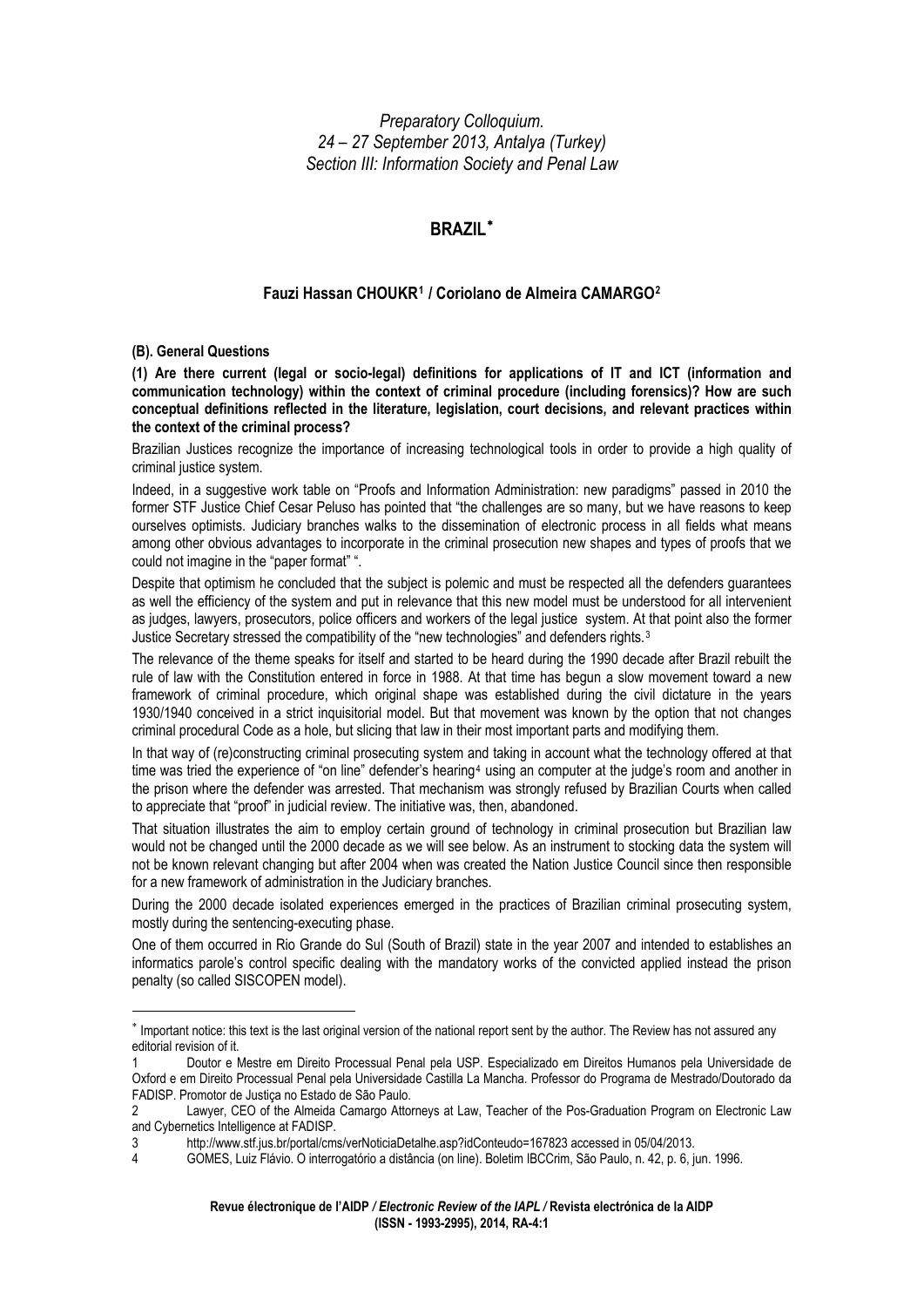Another initiative passed in Segipe state (northwest of Brazil) also related whith penalties control but target to keep an electronic data base of the sentenced benefits as ruled by Brazilian law nº 7.210/84 (Lei das Execuções Penais). Using the software inserted in the judge's computer one may control the period when the benefits will be served by the system as, for instance, the day when the sentenced will be transferred from the jail to the parole control. A similar system was introduced in 2010 at São Paulo state (southwest of Brazil) with the same goal. <sup>[5](#page-1-0)</sup>

Trying change law and innovative practices were not enough to encourage the doctrine to increase the discussions on that subject and almost twenty years passed from the first attempt to apply technology in criminal prosecutions Brazilian literature on criminal procedure dedicates few pages to the information and communication technology and when she does so is to point the necessity to make compatible ICT with the defender's right. In this sense is more a conceptual discussion then about the mechanisms themselves. Actually, if one may try to understand that subject from the regular graduate literature used in Law Schools it´s possible not find one single word about that issue.

# **(2) Are there specific institutions and/or task forces involved in the implementation of ICT within the criminal justice system?**

In 2004 was created by the 45a. Constitutional amendment both Nation Justice Council (CNJ) and National Prosecutor`s Council (CNMP) as "external" institutions in order to provide a social control on Judiciary and its branches and the Prosecutor branches as well.

Going beyond the original provisions and expectations, both controls were powered with another functions and became progressively strong mechanisms to change at the bottom the whole structure mostly the Judiciary one.

So, reports, studies, projects and new initiatives on justice system administration started to be applied and the use of information and technological resources to stockade data and cross them as well the access to the files register are being (slowly) introduced in all branches (civil, penal, labor and elections).

The mean initiative is "The Judicial Process Electronic (EO), computer system developed by CNJ in partnership with the courts for the automation of the Judiciary, was officially launched on 21 June 2011 by the Minister Cezar Peluso, president of the CNJ. The next day (22/06), Presidents of courts around the country attended a detailed presentation of the system and received a technical manual to assist in the installation of software. The event was broadcast live on the portal of the CNJ and had 1315 hits, and 135 concurrent. Furthermore, 32 courts relayed the presentation via streaming to their servers."<sup>[6](#page-1-1)</sup>

As pointed, "The main goal is to maintain a CNJ lawsuit electronic system capable of permitting the practice of procedural acts by judges, servers and other participants in the proceedings directly against the system, and the monitoring of the judicial process, regardless of the process transact in court Federal Justice in the States, the States Military Justice and the Labor Court."

At last, "the EO also comes in an innovative criminal prosecution. Based on the observation that it is essential to aggregate information and individual information on crimes that affect the course of the criminal proceedings, was in CNJ specific group created to address the issue, involving magistrates and servers, as both the judicial area of information technology. As a result, features that are being developed by excel encompass the entire spectrum of criminal prosecution, the conduct of the inquiry into criminal rehabilitation, through the monitoring of criminal enforcement. Information in prison, release, sentencing are stored individually - by defendant - came to the detail to indicate the magistrates and servers which feathers are planned for each type criminal."

# **(3) Are there private (commercial) organizations (companies) that offer ICT related services to the criminal justice system? If so, can**

# **you give examples? What limits have to be observed?**

It's possible that official institutions buy software from private enterprises according Brazilian law once respected the law of publics contracts<sup>[7](#page-1-2)</sup> that demands a previous competition among them as established by the general conditions on the edictal.

One of the most popular private information system used by the Judiciary and Prosecutor`s Office is the so called "SAJ" (Sistema de Automação da Justiça) or "Automation Justice System" employed by numerous institutions and developed by a private company<sup>[8](#page-1-3)</sup> in order to provide easier access to data and to register a lot of working routines as well to make more accessible to the public obtain all information on judicial files still in course or even yet solved.

Despite that, must be stressed that great effort is being made by officials agencies to develop software without extra costs to all Judiciary branches even so Prosecutor`s Office or Public Defender`s institution.

 5 Further information can be found in http://www.premioinnovare.com.br/

<span id="page-1-1"></span><span id="page-1-0"></span><sup>6</sup> http://translate.google.com.br/translate?u=http://www.cnj.jus.br/programas-de-a-a-z/sistemas/processo-judicialeletronico-pje/a-gerencia-do-projeto&sl=pt&tl=en&hl=&ie=UTF-8

<span id="page-1-2"></span><sup>7</sup> Law 8666, 21 june 1993.

<span id="page-1-3"></span><sup>8</sup> http://www.softplan.com.br/saj/clientes.jsf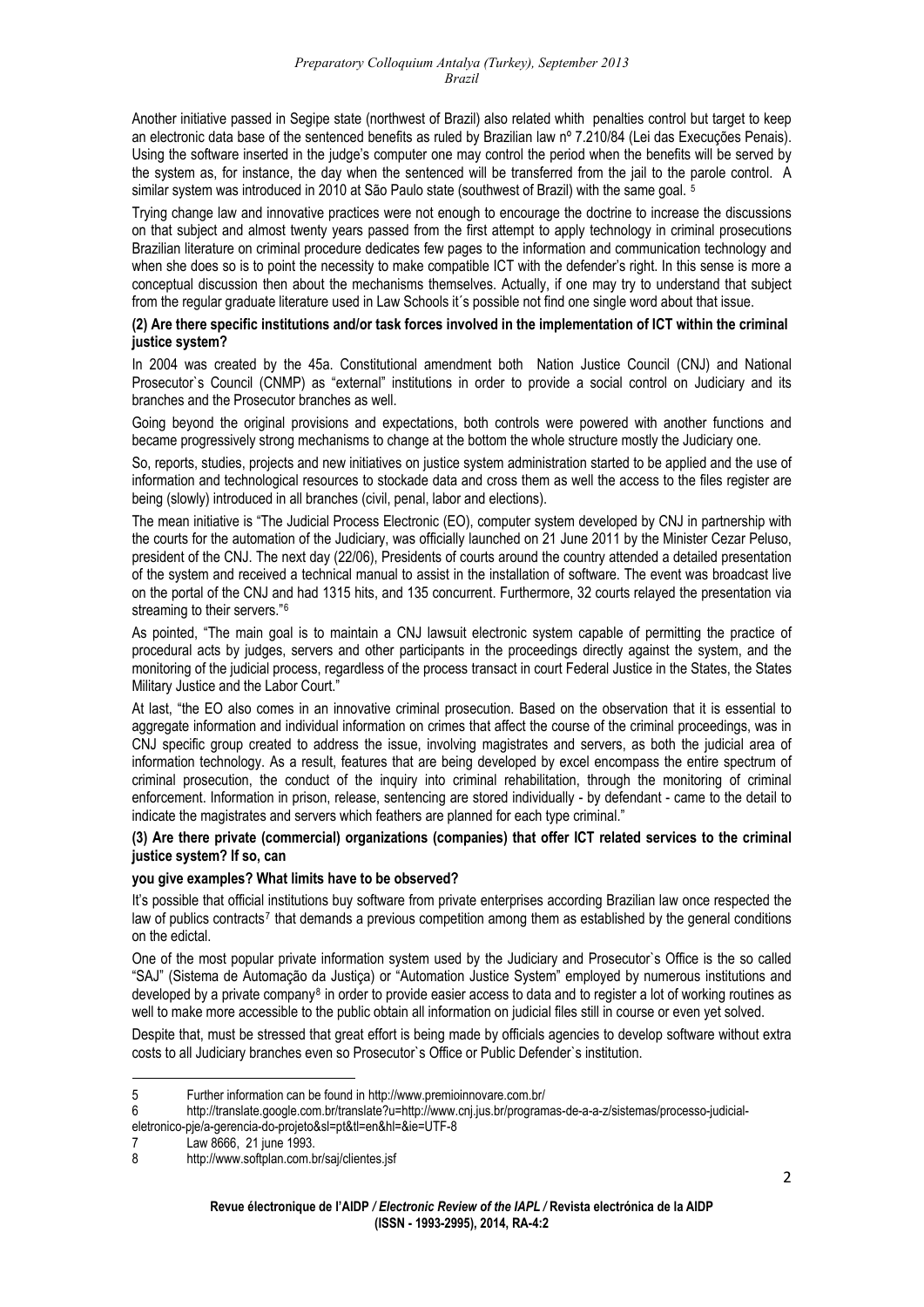### **(C) Information and Intelligence: building information positions for law enforcement**

# **(1) Which ICT-related techniques are used for building information positions for law enforcement agencies?**

First of all is interesting to point the existence of the Law 9883, 07 December 1999 that reorganized the Brazilian intelligence system (SISBIN) and created the Brazilian Intelligence Agency (ABIN) as the mean organism. The same law also established the so-called "Sub-system of intelligence and public security" integrated by the analog institutions in the states (must be remembered the Brazilian federalist structure).

In the article 1, par. 2o provides that "must be understood as intelligence the activity that aims to obtain, analyze and disseminate the knowledge, inside and outside the country, about facts and situations of immediate or potential influence on decision make process and the governmental actions as well the integrity and safety of the society and the State".

Is necessary to put emphasizing that intelligence is not the same as investigation, but from the investigation emerges all sources to build an intelligence framework.

So, the techniques mostly employed to build a frame of information and intelligence are the surveillance of telecommunications (phone calls, SMS, e-mails and similar ones) and surveillance of live conversations at home or business places (audio but not video). Beyond that, financial registers in banking accounts in the country or abroad can be reached.

In all cases listed above is necessary a judicial order in the pre-trial phase or during the hearings before sentencing. Must be pointed that all that measures cannot be acted only for police initiative and the prosecutor's office in Brazil has no power to determinate that. Also must be stressed that all the information granted using the surveillance are linked with a specific case and cannot be stocked in order to constitute a data-base.

DNA data-base is a recent innovation in Brazilian law<sup>[9](#page-2-0)</sup> and integrates the system of whole suspect's identification until them limited to fringe prints and biometrical information or photos recorded in specific books. Employed during the pre-trial phase, DNA identification is mandatory in case of conviction on heinous crimes or crimes using violence against a human being<sup>[10](#page-2-1)</sup>

The same situation passed with DNA database, system created but not installed yet that was finally disciplined<sup>[11](#page-2-2)</sup> and will put in progress using the CODIS (Combined DNA Index System).

### **(2) To which type of public (e.g. DNA databases) and private (e.g. PNR or financial data such as SWIFT data) databases do law enforcement agencies have access?**

All agencies can access DNA, financial, bank or telecommunications data-base but only with judicial warrant not directly by police or intelligence forces or the prosecutor's office as well.

There is a great discussion in Brazilian case law about the possibility of prosecutor´s office or the Auditor's Court directly reach information existent in Brazilian Federal Revenue Office (BFRO) data-base. Some precedents authorize the direct request while the major position considers impossible to get access without judicial warrant<sup>[12](#page-2-3)</sup> even the proper BRFO doing it directly to the banks<sup>[13](#page-2-4)</sup>.

**(3) Can techniques labelled as data mining and data matching be applied? If so, can these techniques be used to create profiles of potential perpetrators or risk groups? If so, have special tools been developed for law enforcement agencies?** 

Data mining and data matching techniques could be applied mostly in intelligence field to construct profiles. But our literature, both academic<sup>[14](#page-2-5)</sup> and case law don't have significant approach on that, what reflects the low use of that techniques by Brazilian police forces or federal/ states intelligence agencies.

Indeed, according a distinguished researcher on this subject, "rare are the Security Departments in Brazil where exist a specific branch for statistics and data colleting as well the technology for doing that. Federal government that makes a remarkable work on colleting data about economy, health or education has no structure to collect information related to crime. Only a few state police forces organized an informatics Operation Centre and modern data-center". Rarer are the those ones that contain an IT and mapping events and utilize that information in order to

<span id="page-2-1"></span><span id="page-2-0"></span><sup>9</sup> Lei 12.654/2012

<sup>10</sup> Art. 1o da Lei no 8.072, 25 july,1990

<sup>11</sup> Decreto 7950, 12 march 2013.

<span id="page-2-3"></span><span id="page-2-2"></span><sup>12</sup> About the Prosecutor´s Office see STJ, HC 160.646/SP, T5 - Quinta Turma, Rel. Min. Jorge Mussi, j. 01/09/2011, p. 19/09/2011; About the Auditor´s Court :MS 22801/DF (DJe de 14.3.2008). [MS 22934/DF, rel. Min. Joaquim Barbosa, 17.4.2012.](http://www.stf.jus.br/portal/processo/verProcessoAndamento.asp?numero=22934&classe=MS&origem=AP&recurso=0&tipoJulgamento=M)  [\(MS-22934\)](http://www.stf.jus.br/portal/processo/verProcessoAndamento.asp?numero=22934&classe=MS&origem=AP&recurso=0&tipoJulgamento=M) 

<span id="page-2-4"></span><sup>13</sup> RE 389808/PR, rel. Min. Marco Aurélio, 15.12.2010. (RE-389808)

<span id="page-2-5"></span><sup>14</sup> See as almost isolated paper in Brazilian criminal literature FERRO JÚNIOR, Celso Moreira; DANTAS, George Felipe de Lima. A descoberta e a análise de vínculos na complexidade da investigação criminal moderna. Jus Navigandi, Teresina, [ano](http://jus.com.br/revista/edicoes/2007)  [12](http://jus.com.br/revista/edicoes/2007), [n. 1441, 12](http://jus.com.br/revista/edicoes/2007/6/12) [jun.](http://jus.com.br/revista/edicoes/2007/6) [2007](http://jus.com.br/revista/edicoes/2007) . Disponível em: <[http://jus.com.br/revista/texto/10002](http://jus.com.br/revista/texto/10002/a-descoberta-e-a-analise-de-vinculos-na-complexidade-da-investigacao-criminal-moderna)>. Acesso em: 16 abr. 2013.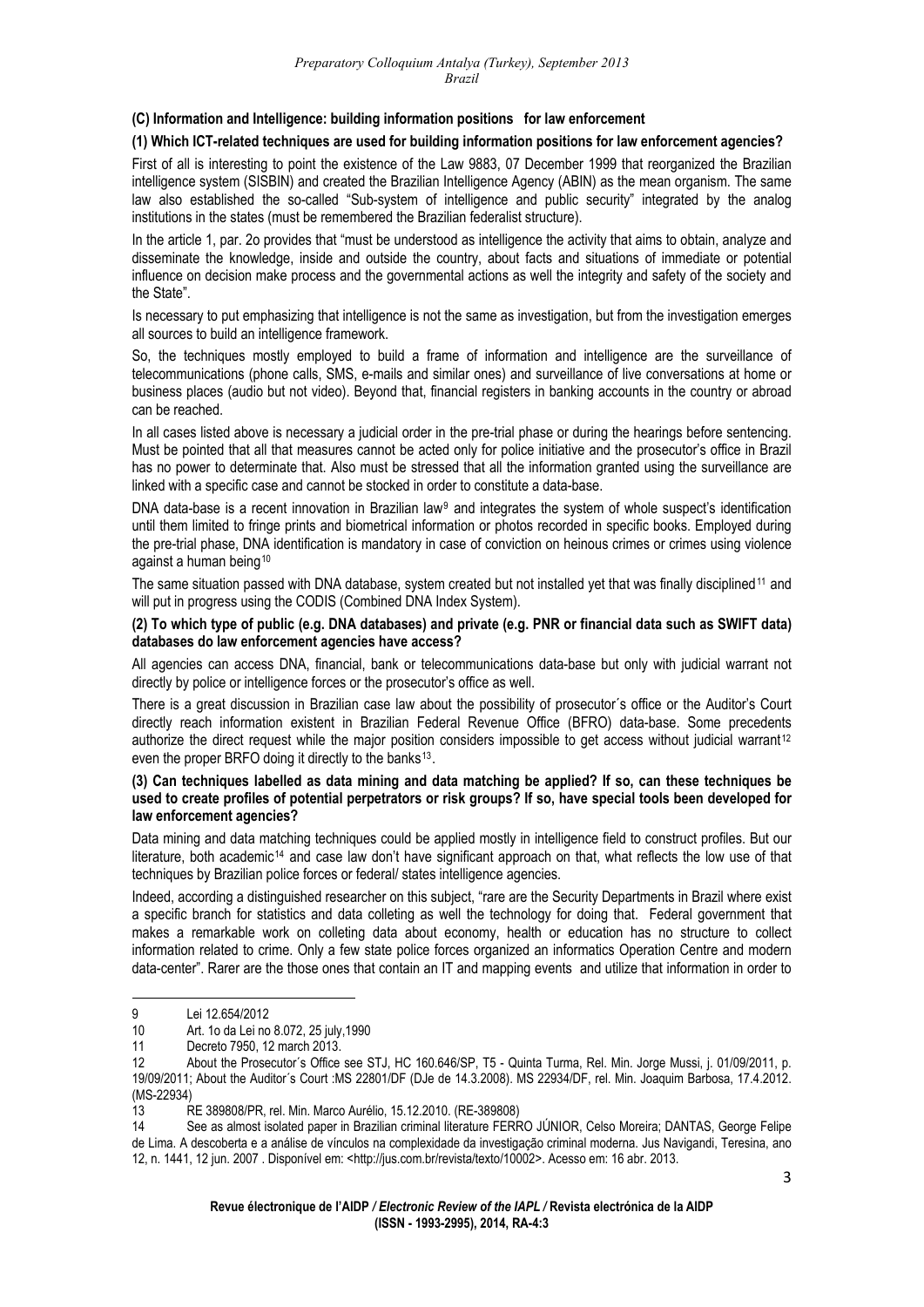provide planned operations".[15](#page-3-0)

### **(4) Can coercive measures (e.g. interception of telecommunications) be used for building up information positions?**

As explained before the fruits of surveillance of telecommunications can be used only for the specific case (investigation; trial), which they were allowed. And, the same way with DNA information.

This is a consequence of Brazilian legal model that imposes those measures only under strict judicial control and for a straight use. In this sense cannot be conceived – according the legal framework – general warrants to interception telecommunications without a deadline. [16](#page-3-1)

Despite that legal provision there are often suspicious of illegal interceptions mostly in federal or states prisons that would occur without judicial warrants and not linked to a regular investigation or trial

### **(5) Which private actors (e.g. internet providers or telecom companies) retain or are obliged to retain information for law enforcement agencies?**

Commercial transactions in Brazil, as a general rule, generate an invoice / purchase and that document must be kept during five years from de date when issued by the responsible of the transaction and, when requested, must be delivery to the authorities. In a large range of situations there is no necessity of a judicial warrant, unless the document must be employed against the person that keep it.

About the telephonic communications all enterprises that furnish this kind of product must keep in their servers records the CDR's (Call Detail Record) or IPDR's (VoIP Detail Record) for, at least, five years.

Must be pointed that CNJ has issued the Resolution 59, 09 September 2008 which rules the way the judges must address the judicial order to the companies when determine to disclosure telecommunication information. In this particular subject is discussed even if the data furnished when a cell phone plan was celebrate (e.g. name, address) must be delivered only under judicial warrant. Significant doctrine<sup>[17](#page-3-2)</sup> appoints to the possibility of free access without judge's intervention in that situation.

About Internet, Brazil discuss at present time the regulatory law[18](#page-3-3) and in its article 10, par. 1o., is mentioned that all the information contained in the provider only can be disclosed through a judicial warrant[19](#page-3-4). In the following article there is a rule that commands the provider to keep all the connections records for one year<sup>[20](#page-3-5)</sup>. There no prevision when this law will enter in force and there are serious discussion on that opposing the draft law against intimacy and privacy rights.[21](#page-3-6)

At end is important to clarify that in Brazil all this matter is ruled by federal law (despite our federative structure) and beneath that there are normative rules issued by the mean regulatory agency denominated ANATEL (Agência Nacional de Telecomunicações or Telecommunications National Agency).

That is a relevant point because are knew some attempts made by the states in order to rule the delivery of data inserted in telecommunications enterprises to prosecutor's or investigator's forces. This has passed at Rondonia State (North of Brazil) that made entered in force the Law 2659/11 that provided the obligation of that enterprises to disclose to the authorities the information about the exact place were a cell phone was in a certain period. The law

<span id="page-3-0"></span> 15 BEATO FILHO, C. C. . Informação e Desempenho Policial. Teoria & Sociedade (UFMG), Belo Horizonte / UFMG, v. 7, p. 117-150, 2001

<span id="page-3-1"></span><sup>16</sup> About deadline see the following precedent: A Lei n. 9.296/1996, que regula a quebra de sigilo das comunicações telefônicas, estabelece em 15 dias o prazo para duração da interceptação, porém não estipula termo inicial para cumprimento da ordem judicial. No caso, a captação das comunicações via telefone iniciou-se pouco mais de três meses após o deferimento, pois houve greve da Polícia Federal no período, o que interrompeu as investigações. A Turma entendeu que não pode haver delonga injustificada para o começo da efetiva interceptação e deve-se atentar sempre para o princípio da proporcionalidade, mas, na hipótese, sendo a greve evento que foge ao controle direto dos órgãos estatais, não houve violação do mencionado princípio. Assim, a alegação de ilegalidade das provas produzidas, por terem sido obtidas após o prazo de 15 dias, não tem fundamento, uma vez que o prazo é contado a partir do dia em que se iniciou a escuta, e não da data da decisão judicial que a autorizou. Precedente citado: HC 135.771-PE, DJe 24/8/2011. [HC 113.477-DF,](http://www.stj.gov.br/webstj/processo/justica/jurisprudencia.asp?tipo=num_pro&valor=HC%20113477) Rel. Min. Maria Thereza de Assis Moura, julgado em 20/3/2012.

<span id="page-3-2"></span><sup>17</sup> FERRAZ JUNIOR, Tercio Sampaio. Sigilo de Dados: o Direito à Privacidade e os Limites à Função Fiscalizadora do Estado. In Sigilo Fiscal e Bancário. PIZOLIO, Reinaldo e GAVALDÃO JR, Jayr Viégas (coord.). São Paulo. Quartier Latin. 2005. p. 28-29

<sup>18</sup> Draft Law 2.126, DE 2011.

<span id="page-3-4"></span><span id="page-3-3"></span><sup>19</sup> Art. 10. … § 1º O provedor responsável pela guarda somente será obrigado a disponibilizar os registros mencionados no caput, de forma autônoma ou associados a outras informações que possam contribuir para a identificação do usuário ou do terminal, mediante ordem judicial, na forma do disposto na Seção IV deste Capítulo.

<span id="page-3-5"></span><sup>20</sup> Art. 11. Na provisão de conexão à Internet, cabe ao administrador do sistema autônomo respectivo o dever de manter os registros de conexão, sob sigilo, em ambiente controlado e de segurança, pelo prazo de um ano, nos termos do regulamento.

<span id="page-3-6"></span><sup>21</sup> E.g., http://www.senado.gov.br/noticias/senadonamidia/noticia.asp?n=590252&t=1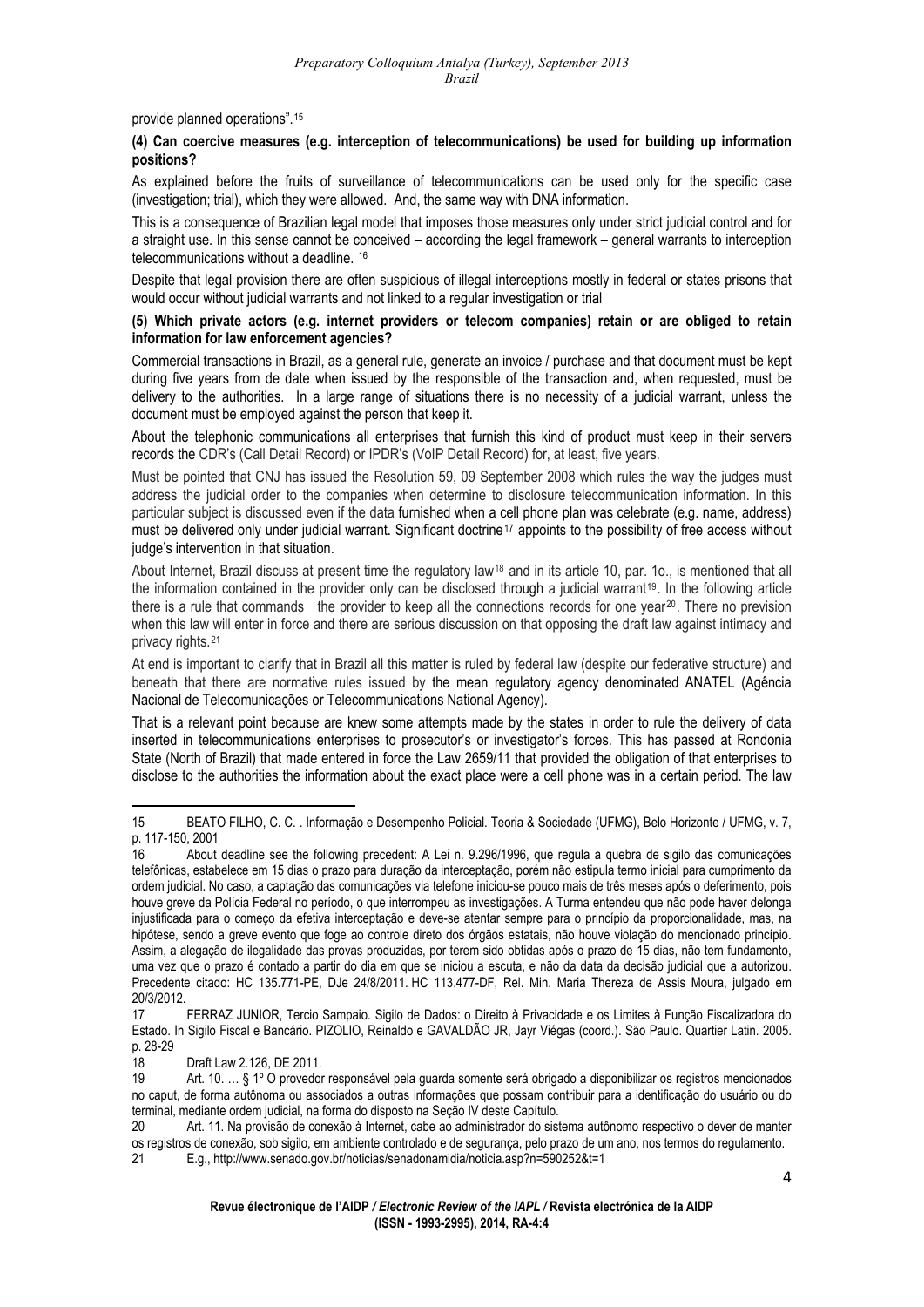was refused by the Supreme Court considered its unconstitutionality. <sup>[22](#page-4-0)</sup>

### **(6) Which private actors can provide or are obliged to provide information to law enforcement agencies?**

As clarified above, both enterprises and public agencies must provide information when requested through a judicial warrant or when directly requested by the prosecutor or investigator's forces. Must be remembered that in the first hypothesis (judicial warrant) privacy or intimacy play a significant role and in the second situation there is no risk to that fundamental right.

Anyway, in case of unjustifiable refuse of that order (with or without judicial warrant) to provide information the person concerned (only natural ones) may be prosecuted for committing a felony of attempt of court.

### **(7) Is there judicial control on building information positions?**

Judicial control exists only in the specific case which the warrant to provide information was issued.

For example, Brazilian law on telecommunication interception and CNJ normative quoted above determine that the police force that is in charge of the surveillance or interception must report after a certain period all the fruits of that investigation technique.

But, as already stressed, those information are limited to the case and cannot be used to construct a whole framework of data. The exception to that rule can be observed when during a regular telecommunication interception polices forces discover information about another crime. But this example cannot be understood as a real building information network.

### **(D) ICT in the criminal investigation**

### **(1) Can law enforcement agencies carry out interception in real time of a) e-traffic data; b) content data?**

Brazilian law admits the real time interception ruled as above mentioned through a judicial warrant and since 2011 a system called Sistema de Interceptação de Sinais (SIS) can be played by the police forces under judicial supervision as well the Prosecutor's Office and the CNJ. This model makes unnecessary the intervention of telecommunications enterprises once the interception is made using a proper software developed by Anatel, CNJ and General Prosecutor's Office. The former device employed by police forces was "the guardian" that can, simultaneously, intercept 5.000 phone calls

### **(2) Can law enforcement agencies have access to/freeze/search/seize information systems for a) e-traffic data; b) content data?**

This kind of technique can be played, but only with judicial warrant using the same logic and law basis as telecommunications nterception.

# **(3) Can telecom companies or service providers be obliged to share data with law enforcement agencies? In case of noncompliance,**

### **are there any coercive measures or sanctions?**

There is no obligation to share information e.g. when a cell plan is sold or when a SMS is sent. The only obligation is to keep certain data as ruled by federal law or ANATEL provisions that must be delivery to the enforcement agencies when requested by a judicial warrant.

### **(4) May law enforcement agencies apply video surveillance? Can they oblige natural or legal persons to cooperate?**

There is no specific provision in Brazilian law about video surveillance used by police forces, but some of them use cameras inside official vehicles mostly when in course investigative measures aiming to avoid police abuse, system that works not so well for that goal<sup>[23](#page-4-1)</sup>.

But in some Brazilian cities is growing a slow movement to implant video cameras all around the perimeter or at least in the mean pointing that are.

In that case the system is handled or by municipal police (that have no powers to investigate or prosecute in Brazil) when he can be shared with the other police forces<sup>[24](#page-4-2)</sup> or by military police (police forces that, in Brazil, is in charge for the ostensive police surveillance).

For illustrate the video surveillance handled by military police can be told the experience occurred in Santa Catarina State (South of Brazil) in the cities of Joinville and Florianópolis (respectively the greatest city and the capital of that State) where since 2001 was implanted a video surveillance system with cameras insert in top in public places points

<span id="page-4-0"></span><sup>22</sup> ADI 4739 MC/DF, rel. Min. Marco Aurélio, 7.2.2013. (ADI-4739)

<span id="page-4-2"></span><span id="page-4-1"></span><sup>23</sup> See the following experience occured in Ceara state (Northwest of Brazil): http://www.tribunadoceara.com.br/noticias/video/apesar-de-monitoramento-por-cameras-policias-cometem-abusos-no-trabalho/ 24 See the following experience in Jundiaí city (São Paulo State; southwest of Brazil): http://www.segurancaeletronica.org.br/noticia.php?not=114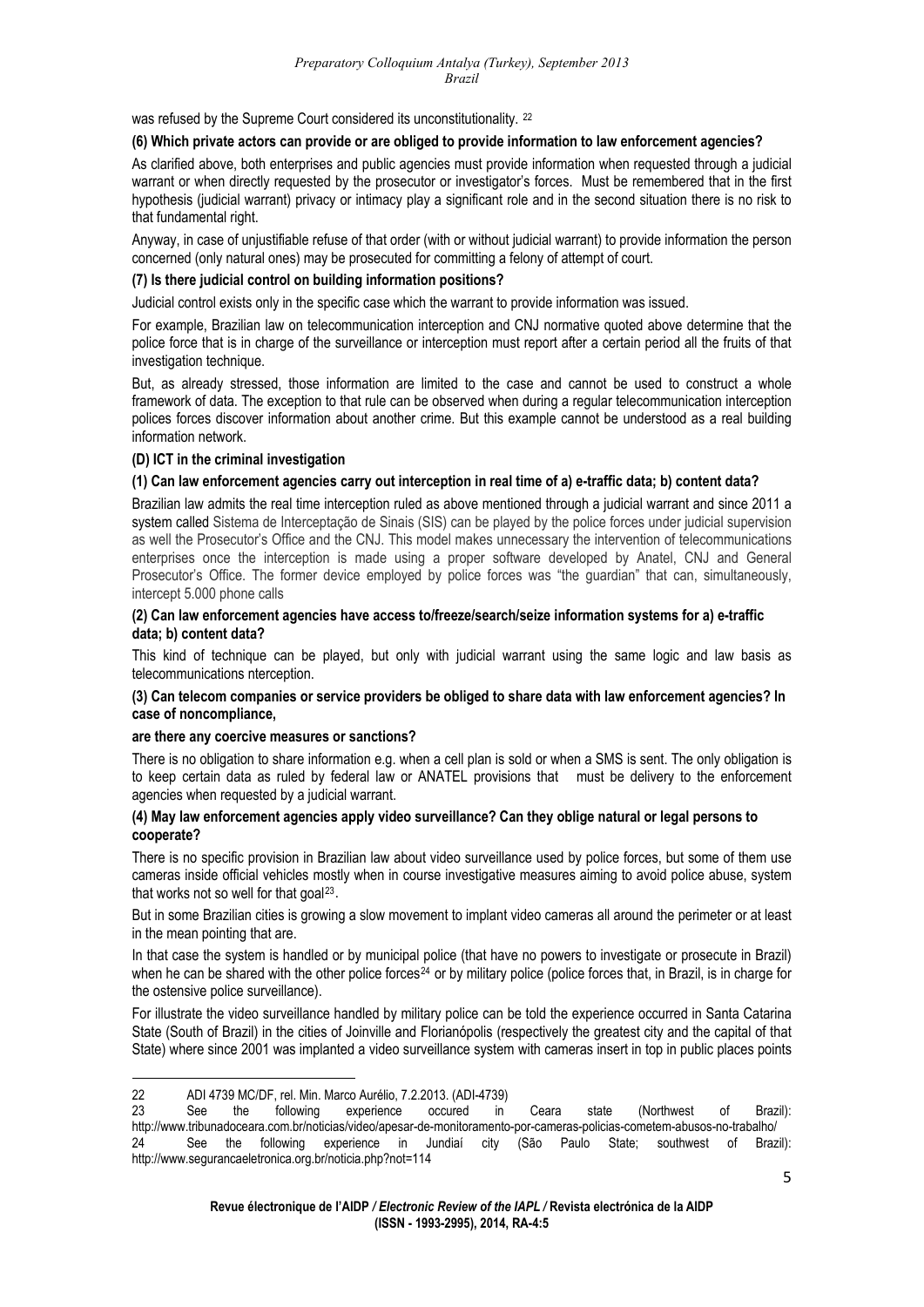connected by optical wires and played twenty-four hours seven days by seven.[25](#page-5-0)

Beyond that, police forces can ask for tapings made for private or public surveillances (e.g. bus station, banks, streets) in a specific investigation.

## **(5) May or must law enforcement agencies apply audio-visual recording of interrogations (suspects, witnesses)?**

There are no specific rules about that and this initiative depends of isolated agents when interrogating a suspect. However there is a draft law<sup>[26](#page-5-1)</sup> specific about this issue disposing that " [police authority] ... must hear the suspect…and recording the interrogatory in audio and video …".

Must be added that the recording of an informal conversation between the suspects and police forces during the transportation of that person to the police station cannot used against him unless he has advertised that could be used in the Court if necessary<sup>[27](#page-5-2)</sup>

# **(E) ICT and evidence (The chain of stages: collecting/storing/retaining/producing/presenting/evaluating electronic evidence)**

# **(1) Are there any rules on evidence that are specific for ICT-related information?**

Brazilian law does not provide specific rules on ICT proofs. The recent Law 12.737, 30 November 2012 that entered in force four months later and only deals with penal provisions as cyber-crimes but no possess procedural provisions.

For that reason all rules about e-proofs are interpreted as a following of the general rules on proof contained in the procedural penal code established in 1941 what demands a lot of problems of compatibility and specificity. Actually this subject is broader discussed by the civil procedural doctrine as the penal one[28](#page-5-3)

### **(2) Are there any rules on integrity (e.g. tampering with or improper processing) and security (e.g. hacking) of ICT-related evidence?**

There are no specific provisions on integrity or security of ICT but a general rule that came from the Brazilian model of ICP-Brazil is the bases of the subject once this systems provides the assurance of integrity of the documents an all virtual transactions.

About DNA proof in criminal field must be pointed the general rules for obtaining and keeping material as ruled by the National Network of Forensics Genetic following the general instructions issued by the São Paulo Security Department (Rule. 194 - SSP/SP)[29](#page-5-4)

### **(3) Are there any rules on admissibility (incl. the principle of procedural legality) of evidence that are specific for ICT-related information?**

### **(4) Are there any specific rules on discovery and disclosure for ICT-related evidence?**

### **(5) Are there any special rules for evaluating (probative value) ICT-related evidence?**

Brazil has no specific provisions on admissibility of ICT or related proofs/ information and as well about discovery or disclosure ones.

For that reason, as explained before, all general rules of CPP and, above all, Constitution and Interamerican Convention on Human Rights must be applied. In this sense all discussion that could be in that matter are potentially the same as already noticed on illegal proofs and exclusionary rules.

The same ground of analysis must be applied on evaluating evidence coming from ICT or related information by the judge.

In despite the fact that there is no preponderance of technological proofs in comparison whit the others in the legal framework, some of ICT or related proofs are naturally put in a stage above as telecommunications interceptions or

 25 <http://revista.ssp.go.gov.br/index.php/rebesp/article/viewFile/72/27>

<span id="page-5-0"></span><sup>26</sup> PL 3852/2012 in course in the House of Representatives.

<span id="page-5-2"></span><span id="page-5-1"></span><sup>27</sup> The following precedent: É ilícita a gravação de conversa informal entre os policiais e o conduzido ocorrida quando da lavratura do auto de prisão em flagrante, se não houver prévia comunicação do direito de permanecer em silêncio. O direito de o indiciado permanecer em silêncio, na fase policial, não pode ser relativizado em função do dever-poder do Estado de exercer a investigação criminal. Ainda que formalmente seja consignado, no auto de prisão em flagrante, que o indiciado exerceu o direito de permanecer calado, evidencia ofensa ao direito constitucionalmente assegurado (art. 5º, LXIII) se não lhe foi avisada previamente, por ocasião de diálogo gravado com os policiais, a existência desse direito. [HC 244.977-SC,](http://www.stj.gov.br/webstj/processo/justica/jurisprudencia.asp?tipo=num_pro&valor=HC%20244977) Rel. Min. Sebastião Reis Júnior, julgado em 25/9/2012.

<span id="page-5-3"></span><sup>28</sup> See among others references: BLUM, Renato O. A Internet e os Tribunais. In: REINALDO FILHO, Demócrito (coord). Direito da Informática: Temas polêmicos. Bauru, SP: Edipro, 2002; LESSA, Breno Munici. (03/2010) A invalidade das provas digitais no processo judiciário. [http://jus.uol.com.br/revista/texto/14555/a-invalidade-das-provas-digitais-no-processo](http://jus.uol.com.br/revista/texto/14555/a-invalidade-das-provas-digitais-no-processo-judiciario/print)[judiciario/print](http://jus.uol.com.br/revista/texto/14555/a-invalidade-das-provas-digitais-no-processo-judiciario/print) . Acesso em: 03/11/2010; PINHEIRO, Patrícia P. Direito Digital. 3. Ed. São Paulo: Saraiva, 2009

<span id="page-5-4"></span><sup>29</sup> http://www.mj.gov.br/senasp/SUSP/pericias/pericia\_dna.htm